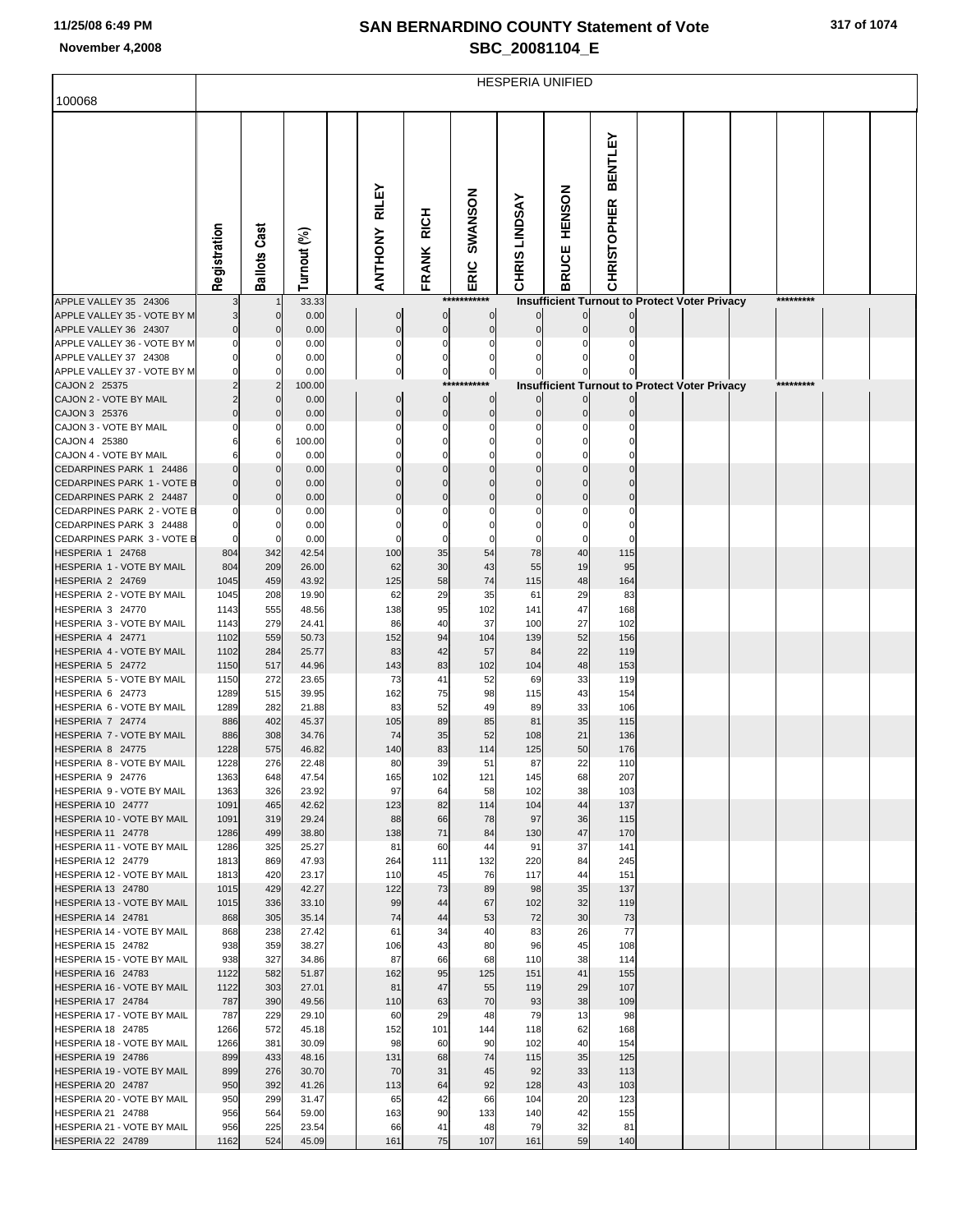## **SAN BERNARDINO COUNTY Statement of Vote November 4,2008 SBC\_20081104\_E**

|                                                        | <b>HESPERIA UNIFIED</b>    |                            |                |  |                         |                         |                               |                               |                                                            |                                      |  |  |  |           |  |  |
|--------------------------------------------------------|----------------------------|----------------------------|----------------|--|-------------------------|-------------------------|-------------------------------|-------------------------------|------------------------------------------------------------|--------------------------------------|--|--|--|-----------|--|--|
| 100068                                                 |                            |                            |                |  |                         |                         |                               |                               |                                                            |                                      |  |  |  |           |  |  |
|                                                        | Registration               | Cast<br>Ballots            | Turnout (%)    |  | RILEY<br><b>ANTHONY</b> | <b>RICH</b><br>FRANK    | SWANSON<br>ERIC               | <b>CHRIS LINDSAY</b>          | <b>HENSON</b><br><b>BRUCE</b>                              | <b>BENTLEY</b><br><b>CHRISTOPHER</b> |  |  |  |           |  |  |
| HESPERIA 22 - VOTE BY MAIL<br>HESPERIA 23 24790        | 1162<br>1082               | 354<br>533                 | 30.46<br>49.26 |  | 103<br>145              | 42<br>87                | 85<br>112                     | 94<br>128                     | 37<br>51                                                   | 114<br>147                           |  |  |  |           |  |  |
| HESPERIA 23 - VOTE BY MAIL                             | 1082                       | 306                        | 28.28          |  | 88                      | 49                      | 83                            | 94                            | 24                                                         | 105                                  |  |  |  |           |  |  |
| HESPERIA 24 24791                                      | 1187                       | 457                        | 38.50          |  | 139                     | 100                     | 116                           | 117                           | 40                                                         | 112                                  |  |  |  |           |  |  |
| HESPERIA 24 - VOTE BY MAIL<br>HESPERIA 25 24792        | 1187                       | 440<br>4                   | 37.07<br>44.44 |  | 119                     | 79                      | 99<br>***********             | 117                           | 54<br><b>Insufficient Turnout to Protect Voter Privacy</b> | 160                                  |  |  |  | ********* |  |  |
| HESPERIA 25 - VOTE BY MAIL                             | 9                          | $\mathbf 0$                | 0.00           |  | $\mathbf 0$             | $\overline{0}$          | $\mathbf 0$                   | $\overline{0}$                | $\overline{0}$                                             | $\mathbf{0}$                         |  |  |  |           |  |  |
| HESPERIA 26 24793<br>HESPERIA 26 - VOTE BY MAIL        | 994<br>994                 | 429<br>287                 | 43.16<br>28.87 |  | 108<br>69               | 71<br>58                | 94<br>69                      | 93<br>74                      | 37<br>31                                                   | 125<br>103                           |  |  |  |           |  |  |
| HESPERIA 27 24794                                      | 1114                       | 495                        | 44.43          |  | 139                     | 85                      | 100                           | 92                            | 51                                                         | 163                                  |  |  |  |           |  |  |
| HESPERIA 27 - VOTE BY MAIL<br>HESPERIA 28 24795        | 1114<br>939                | 268<br>427                 | 24.06<br>45.47 |  | 82<br>109               | 51<br>65                | 60<br>72                      | 70<br>114                     | 26<br>46                                                   | 100<br>112                           |  |  |  |           |  |  |
| HESPERIA 28 - VOTE BY MAIL                             | 939                        | 279                        | 29.71          |  | 59                      | 43                      | 57                            | 86                            | 40                                                         | 128                                  |  |  |  |           |  |  |
| HESPERIA 29 24796                                      | 798                        | 387                        | 48.50          |  | 91                      | 65                      | 83                            | 89                            | 26                                                         | 130                                  |  |  |  |           |  |  |
| HESPERIA 29 - VOTE BY MAIL<br>HESPERIA 30 24797        | 798<br>485                 | 199<br>256                 | 24.94<br>52.78 |  | 49<br>77                | 30<br>35                | 47<br>50                      | 69<br>71                      | 21<br>18                                                   | 79<br>58                             |  |  |  |           |  |  |
| HESPERIA 30 - VOTE BY MAIL                             | 485                        | 185                        | 38.14          |  | 63                      | 32                      | 50                            | 60                            | 15                                                         | 60                                   |  |  |  |           |  |  |
| HESPERIA 31 24798<br>HESPERIA 31 - VOTE BY MAIL        | 474<br>474                 | 178<br>142                 | 37.55<br>29.96 |  | 42<br>41                | 26<br>20                | 36<br>39                      | 46<br>53                      | 15<br>17                                                   | 64<br>49                             |  |  |  |           |  |  |
| HESPERIA 32 24799                                      | 146                        | 105                        | 71.92          |  | 31                      | 8                       | 22                            | 35                            | 10                                                         | 39                                   |  |  |  |           |  |  |
| HESPERIA 32 - VOTE BY MAIL                             | 146                        | $\mathbf 0$                | 0.00           |  | $\bf{0}$                | $\mathbf 0$             | $\mathbf 0$                   | $\mathbf 0$                   | $\mathbf 0$                                                | $\mathbf 0$                          |  |  |  |           |  |  |
| HESPERIA 34 24801<br>HESPERIA 34 - VOTE BY MAIL        | 43<br>43                   | 41<br>0                    | 95.35<br>0.00  |  | 5<br>$\mathbf 0$        | 5<br>0                  | $\overline{7}$<br>$\mathbf 0$ | $\overline{7}$<br>$\mathbf 0$ | 6<br>$\mathbf 0$                                           | 8<br>$\Omega$                        |  |  |  |           |  |  |
| HESPERIA 35 24802                                      | 1306                       | 635                        | 48.62          |  | 156                     | 111                     | 105                           | 150                           | 47                                                         | 199                                  |  |  |  |           |  |  |
| HESPERIA 35 - VOTE BY MAIL<br>HESPERIA 36 24803        | 1306<br>705                | 324<br>290                 | 24.81<br>41.13 |  | 65<br>72                | 44<br>51                | 58<br>41                      | 86<br>76                      | 32<br>21                                                   | 137<br>98                            |  |  |  |           |  |  |
| HESPERIA 36 - VOTE BY MAIL                             | 705                        | 145                        | 20.57          |  | 40                      | 21                      | 31                            | 38                            | 18                                                         | 64                                   |  |  |  |           |  |  |
| HESPERIA 38 24805                                      | 406                        | 107                        | 26.35          |  | 20                      | 26                      | 18                            | 33                            | 11                                                         | 31                                   |  |  |  |           |  |  |
| HESPERIA 38 - VOTE BY MAIL<br><b>HESPERIA 39 24806</b> | 406                        | 132<br>$\mathbf 0$         | 32.51<br>0.00  |  | 52<br>$\Omega$          | 23<br>$\Omega$          | 14<br>$\mathbf 0$             | 50<br>$\mathbf 0$             | 14<br>$\Omega$                                             | 50<br>$\mathbf 0$                    |  |  |  |           |  |  |
| HESPERIA 39 - VOTE BY MAIL                             |                            | $\mathbf 0$                | 0.00           |  | $\mathbf 0$             | $\mathbf 0$             | $\mathbf 0$                   | $\overline{0}$                | $\mathbf{0}$                                               | $\mathbf 0$                          |  |  |  |           |  |  |
| LAKE ARROWHEAD 1 24461<br>LAKE ARROWHEAD 1 - VOTE B'   | $\mathbf 0$<br>$\mathbf 0$ | $\Omega$<br>0              | 0.00<br>0.00   |  | $\Omega$<br>$\mathbf 0$ | $\Omega$<br>$\mathbf 0$ | $\Omega$<br>$\mathbf 0$       | $\mathbf 0$<br>$\overline{0}$ | $\mathbf 0$                                                | 0<br>0                               |  |  |  |           |  |  |
| MOJAVE RIVER 1 24318                                   |                            | $\mathcal{C}$              | 0.00           |  | $\Omega$                | $\Omega$                | $\Omega$                      |                               |                                                            |                                      |  |  |  |           |  |  |
| MOJAVE RIVER 1 - VOTE BY M.                            | 0                          | 0                          | 0.00           |  |                         | 0                       | 0                             | 0                             |                                                            |                                      |  |  |  |           |  |  |
| MOJAVE RIVER 2 24319<br>MOJAVE RIVER 2 - VOTE BY M.    |                            | 7<br>0                     | 100.00<br>0.00 |  | $\mathbf 0$             | $\Omega$                | $\mathbf{0}$                  | $\overline{0}$                | $\mathbf 0$                                                | 0                                    |  |  |  |           |  |  |
| MOJAVE RIVER 3 24321                                   |                            | $\Omega$                   | 0.00           |  | $\Omega$                | 0                       | $\Omega$                      | $\overline{0}$                | $\mathbf 0$                                                | 0                                    |  |  |  |           |  |  |
| MOJAVE RIVER 3 - VOTE BY M.<br>OAK HILLS 2 24817       | $\mathbf{0}$<br>594        | $\mathbf 0$<br>280         | 0.00<br>47.14  |  | $\mathbf 0$<br>65       | $\mathbf 0$<br>33       | $\mathbf 0$<br>62             | $\circ$<br>58                 | $\mathbf 0$<br>19                                          | $\mathbf{0}$<br>66                   |  |  |  |           |  |  |
| OAK HILLS 2 - VOTE BY MAIL                             | 594                        | 197                        | 33.16          |  | 50                      | 33                      | 31                            | 51                            | 13                                                         | 59                                   |  |  |  |           |  |  |
| OAK HILLS 3 24818                                      | 875                        | 459                        | 52.46          |  | 94<br>50                | 71                      | 89<br>39                      | 108                           | 51<br>21                                                   | 128<br>100                           |  |  |  |           |  |  |
| OAK HILLS 3 - VOTE BY MAIL<br>OAK HILLS 5 24821        | 875<br>761                 | 244<br>345                 | 27.89<br>45.34 |  | 75                      | 25<br>63                | 83                            | 66<br>81                      | 24                                                         | 100                                  |  |  |  |           |  |  |
| OAK HILLS 5 - VOTE BY MAIL                             | 761                        | 257                        | 33.77          |  | 69                      | 47                      | 53                            | 79                            | 19                                                         | 88                                   |  |  |  |           |  |  |
| OAK HILLS 8 24833<br>OAK HILLS 8 - VOTE BY MAIL        | 127<br>127                 | 93<br>$\mathbf 0$          | 73.23<br>0.00  |  | 21<br>$\Omega$          | 17<br>0                 | 13<br>$\mathbf 0$             | 25<br>$\mathbf{0}$            |                                                            | 31                                   |  |  |  |           |  |  |
| OAK HILLS 9 24834                                      | 18                         | 13                         | 72.22          |  |                         |                         |                               |                               |                                                            |                                      |  |  |  |           |  |  |
| OAK HILLS 9 - VOTE BY MAIL                             | 18<br>$\mathbf 0$          | $\mathbf 0$                | 0.00           |  | $\mathbf 0$             |                         | $\mathbf 0$<br>$\mathbf 0$    | $\overline{0}$                | $\mathbf 0$<br>0                                           | $\mathbf{0}$                         |  |  |  |           |  |  |
| OAK HILLS 10 24835<br>OAK HILLS 10 - VOTE BY MAIL      | $\mathbf 0$                | $\mathbf 0$<br>$\mathbf 0$ | 0.00<br>0.00   |  | 0<br>$\mathbf 0$        | 0<br>$\mathbf 0$        | $\mathbf 0$                   | $\overline{0}$<br>$\circ$     | $\mathbf 0$                                                | $\overline{0}$<br>$\overline{0}$     |  |  |  |           |  |  |
| SUMMIT VALLEY 24819                                    | 226                        | 180                        | 79.65          |  | 46                      | 25                      | 53                            | 53                            | 16                                                         | 62                                   |  |  |  |           |  |  |
| SUMMIT VALLEY - VOTE BY MA<br>VICTORVILLE 27 25506     | 226<br>486                 | 0<br>236                   | 0.00<br>48.56  |  | $\mathbf 0$<br>83       | $\mathbf 0$<br>31       | $\mathbf 0$<br>39             | $\mathbf 0$<br>47             | $\mathbf 0$<br>27                                          | $\mathbf 0$<br>74                    |  |  |  |           |  |  |
| VICTORVILLE 27 - VOTE BY MAI                           | 486                        | 132                        | 27.16          |  | 26                      | 25                      | 24                            | 34                            | 11                                                         | 46                                   |  |  |  |           |  |  |
| VICTORVILLE 40 25519<br>VICTORVILLE 40 - VOTE BY MAI   | 825<br>825                 | 404<br>205                 | 48.97<br>24.85 |  | 117<br>73               | 60<br>33                | 58<br>42                      | 114<br>47                     | 49<br>36                                                   | 135<br>69                            |  |  |  |           |  |  |
| VICTORVILLE 41 25520                                   | 342                        | 192                        | 56.14          |  | 45                      | 26                      | 34                            | 33                            | 23                                                         | 62                                   |  |  |  |           |  |  |
| VICTORVILLE 41 - VOTE BY MAI                           | 342                        | 85                         | 24.85          |  | 25                      | 13                      | 13                            | 23                            | 10                                                         | 30                                   |  |  |  |           |  |  |
| <b>Precinct Totals</b>                                 | 38123                      | 17517                      | 45.95          |  | 4741                    | 2759                    | 3438                          | 4249                          | 1633                                                       | 5186                                 |  |  |  |           |  |  |